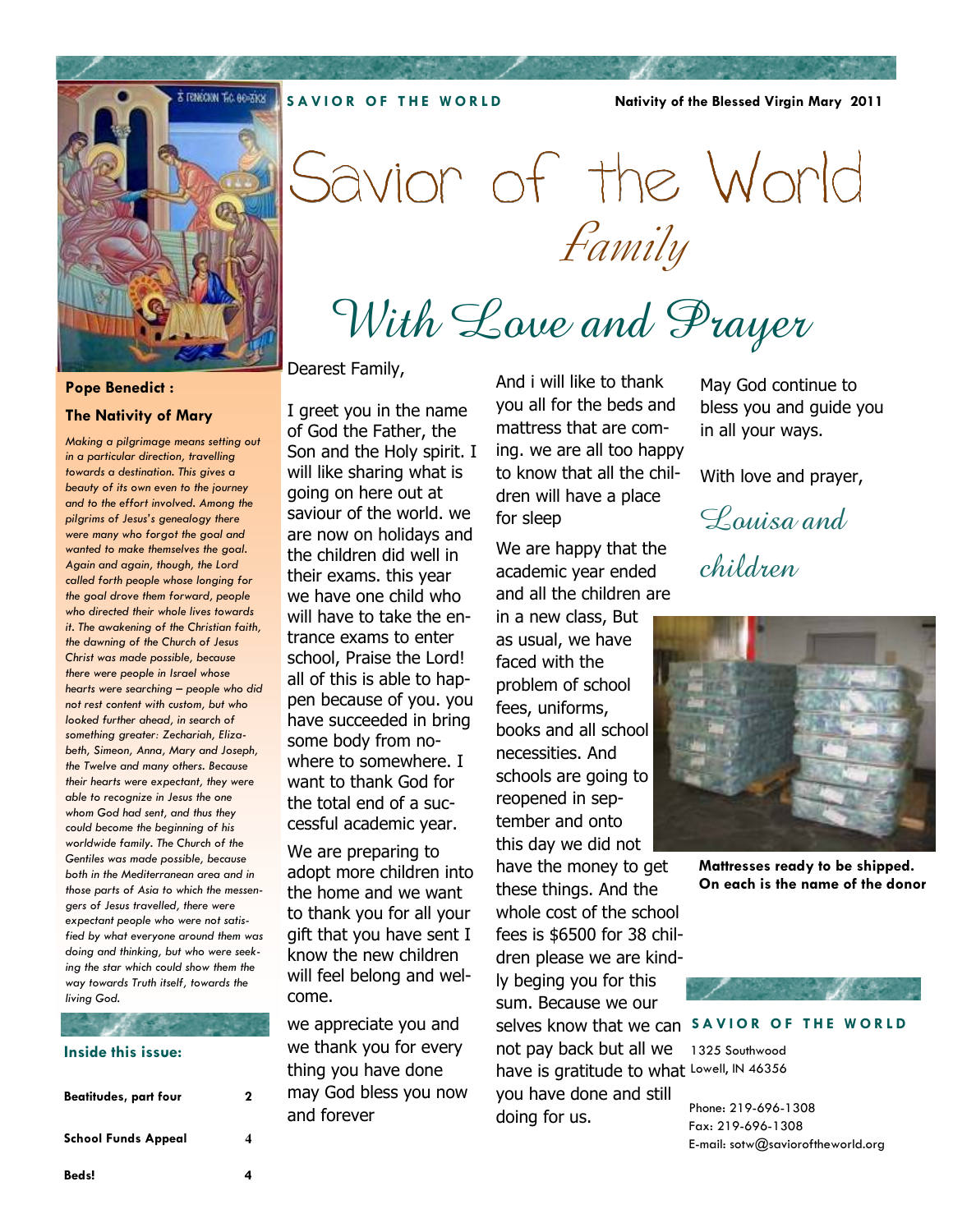# **The Beatitudes Part Four**

Dear Brothers and Sisters in Christ,

The fourth Beatitude listed in St. Matthew's Gospel, chapter 5, verse 6, reads: "Blessed are they who hunger and thirst for justice for they shall be satisfied." Like the other Beatitudes that we have been contemplating, the Fathers of the Church – notably, St. Gregory the Great – and the Doctors of the Church  $-$  notably, St. Thomas Aquinas – link this Beatitude to one of the seven gifts of the Holy Spirit. As we have noticed with the other Beatitudes, it is not difficult to associate the grace of this Beatitude with one of the seven capital sins.

Those who hunger and thirst for justice open their souls to the Holy Spirit's gift of **fortitude**. The courage one exercises in facing dangers and challenges in order to do what is right, to remain faithful to the truth no matter how humiliating or painful that may be, is the courage that fortifies the person against temptations to the capital sin of **laziness.** 

St. Thomas defined laziness as the "sadness one feels upon realizing that to do always what is right, just, and merciful can be difficult." This sadness, often if not always, is accompanied by a fear of pain; precisely the pain one experiences in doing what is both just and at the same time difficult.

I offer you today an example of a woman who lived by the spirit of this Beatitude. She is Chinese: her name is Anna Wang.

A group of bandits trapped and crowded together a great number of Catholics and brought them to a spacious conference hall that carried the name the "East Room" in the village of Da Ning in the Province of Hebei. The chief of this clan of society's misfits said to the group: "The government of our country of China has never given the permission to believe in a foreign religion. If you declare publicly that you refuse with your whole heart to continue to follow this foreign religion, you will enjoy your freedom. If not, you will be killed. Now those who wish to give up this religion may leave this room right now and proceed to the West Room. There is someone there who will give you your freedom."

Among the Catholic faithful gathered there in the East Room were Anna Wang, Lucy Wang-Wang, Lucy's five-year-old daughter, and her nine-year-old son. After a while, Anna's stepmother proceeded to the West Room. Suddenly she went back to the East Room to grab Anna's arm to pull her away from the East Room and push her towards the apparent safety of liberation. But Anna did everything possible to free herself from her stepmother's grip with a loud

cry, "I want to believe in God! I want to be a Catholic. I do not want to leave the Church! Jesus, help me, please, help me!"

Anna eluded her stepmother's grasp. Anna was truly free: she wished to remain faithful to the truth. She wished to remain faithful to herself. She knew deep in her heart that this fidelity is always at root, love for Jesus Christ.

This is justice: to love him who is offering us a precious gift that we do not deserve. That gift is heaven.

Night fell for the occupants of the East Room. The bandits lit an assortment of candles that they had stolen from the parish church. At this luminous moment, Anna said to those who were with her, "These candles have come from the parish. Their tiny flames are indeed beautiful. But the glory of heaven is a billion times more beautiful than these flickering flames!"

The next morning the bandits escorted all the Catholics to the place of their execution. When all were present and accounted for, Anna led everyone in prayer. A most meaningful moment was Anna's calm, strong, beautifully intoned rendering of the act of contrition so that all would be fully ready to receive the Divine Mercy for their sins.

Now there were many

**St. Thomas defined laziness as the "sadness one feels upon realizing that to do always what is right, just, and merciful can be difficult."** 

and the company of the company of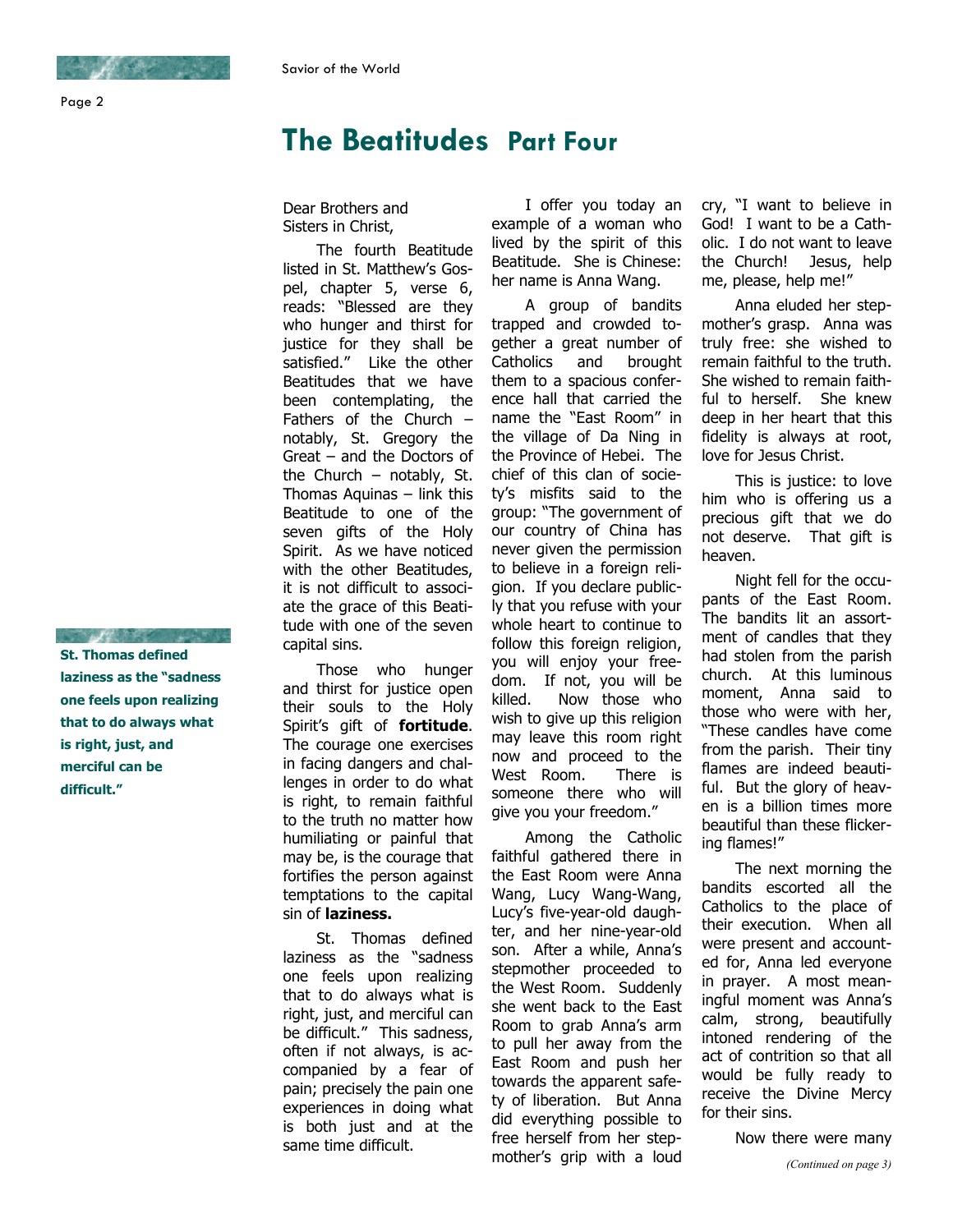

# **The Beatitudes Part Four**

spectators on the scene who were not Catholic. When they saw the handsome, confident look on the face of the nine-yearold boy Andrew Wang Tianqing, many were bold enough to say to his mom that they wanted to adopt him. But his mom – as you may recall, Lucy Wang-Wang – held on firmly to her son; she showed her courage in a declaration that she made for all the bandits to hear: "I am a Catholic. My son is a Catholic. If you wish to kill me, you ought to kill us both. If you wish, you can kill my son first (note: she wanted to be on hand to encourage her son); afterwards, you can kill me."

The nine-year-old boy went to his knees with an obvious look of freedom on his tiny body. He bent forward to lay bare his neck. Smiling, he fixed his gaze on his mom. The executioners sent him immediately to heaven by severing his head from his shoulders. They were no less brutal with Lucy and her five-year-old daughter. The entire family went straight to heaven.

After having killed five other women and a tenmonth-old baby, the only Catholic that was left was Anna Wang. She went down to her knees and turned her body deliberately in the direction of her parish church. What she was doing was clear to

*(Continued from page 2)* everyone, Catholic and non -Catholic alike. It was even more obvious that she had already entered a state of profoundly peaceful contemplation: no mystic could boast of a more silent and peaceful communion with Jesus. Then she began to pray so that everyone could hear her. She lifted her eyes and gazed toward the sky. She radiated pure joy.

> Everyone present noticed that this was no longer a place of brutality, no longer a place of martyrdom. Everyone could feel it: the atmosphere had become sweet and tender. All onlookers had the sense that Anna was already feeling the eternal joy of heaven. She no longer felt a need to find a niche for

**RANGE AND STATE OF PARTIES The chief of the bandits was astonished. He had wanted to prepare the scaffold to behead her, but he did not have it in him to do so.** 

herself in this world of ours. She certainly did not have the appearance of someone who was about to die. In fact, she looked like someone who enjoys center stage in the milieu of a great feast.

The chief of the bandits was astonished. He had wanted to prepare the scaffold to behead her, but he did not have it in him to do so. His whole body trembled: he gazed at her, and begged her, "Please, my dear young woman, leave your church… now!"

Because Anna had entered a profound state of contemplation, she did not hear what the rebel chief was saying to her. He took the liberty to touch her on the forehead, and he asked her once again if she wished to abandon her Catholic faith. At this moment Anna came to be aware of what he was saying and doing. She cried out: "Don't touch me!" Then she became calmer, the peace of Jesus was flooding her heart; and she said to him: "I am a Catholic. I will never deny God. It's better for me to die."

But the bandit did not wish to abandon his desire to convince Anna to save herself. He said to her, "If you deny your religion, I promise you, I will be able to find a good husband for you, from a very wealthy family, so that you can live in happiness all the days of your life."

Anna answered him with dignity and courage: "I will never leave my religion. Besides, I'm already engaged." Then she pointed her hand in the direction of the village of Wei and said to him, "I am the wife of the Catholic Church in the village of Wei."

Now the bandit felt irritated. He took his dagger and cut a piece of flesh from Anna's shoulder and asked her, "Are you going

to deny your Church?" She replied, "No." The bandit cut her arm and severed it from her body. Anna was still on her knees; she smiled calmly and said: "You should know that the gate of heaven is open!" Then she bared her neck for the bandit. He decapitated her. An eyewitness tells us that even after her decapitation, her body stayed in a posture of humble prayer, on her knees.

A woman considered by everyone in her community to be a model of practical wisdom and capable of carrying heavy responsibility knew Anna as a confidant. She tells us: "When Anna Wang was martyred, I saw her soul ascend to heaven. She was dressed, let us say, in a very beautiful garment, a garment of blue and green silk, with a crown of flowers decorating her. Her face was very, very beautiful."

Fifteen months after these executions, local Catholics unearthed the bodies in order to give them the funerals that their sacrifice deserved. It was an astounding moment: none of the bodies had suffered any decomposition. They had the same appearance as the day of their death.

Every child, adolescent and adult in Anna's family has become Catho- *(Continued on page 4)* 

Page 3